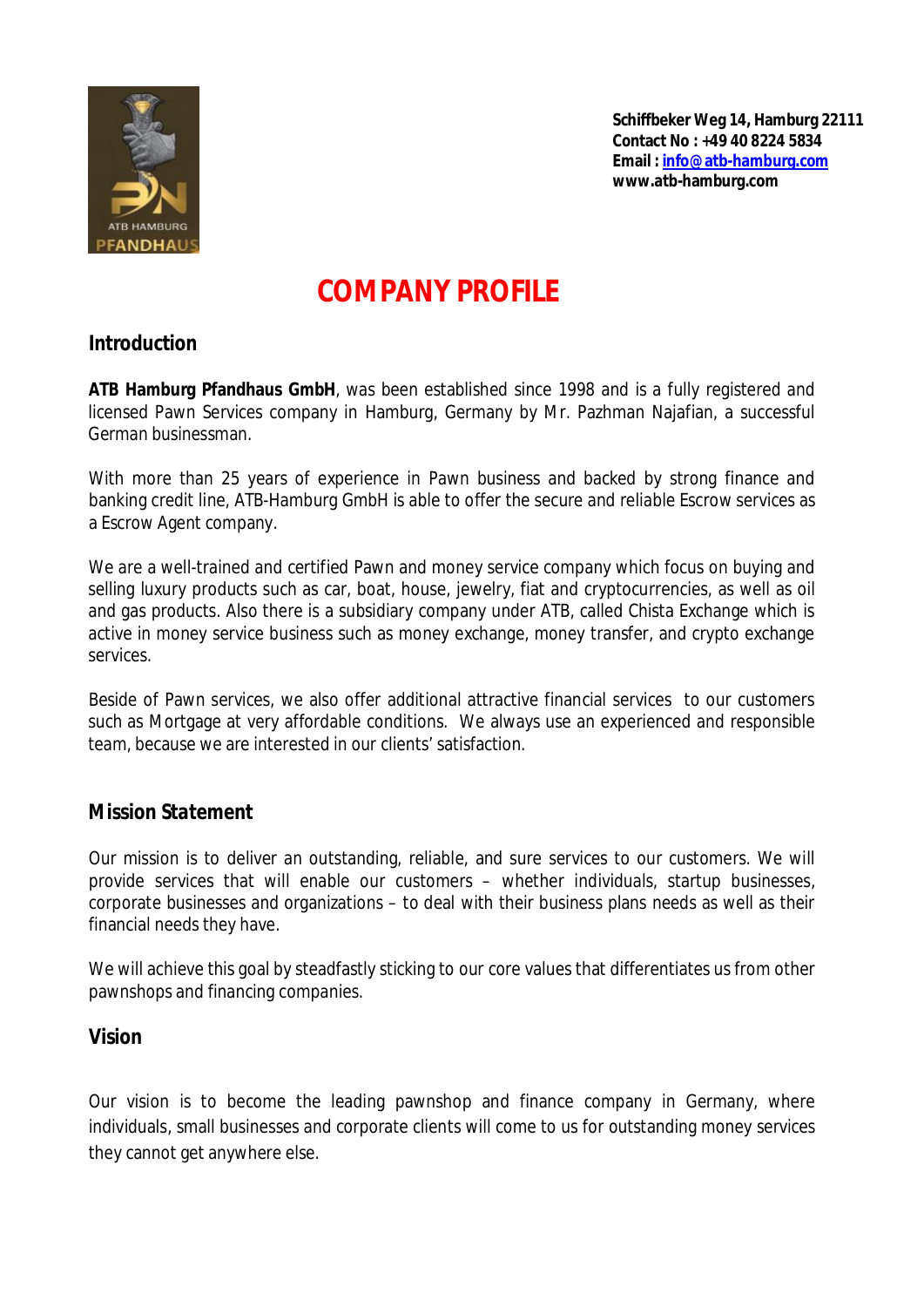

We will achieve this vision by:

- **F** Providing outstanding finance services like pawn loan, escrow service, money & crypto exchange as well as gold trading to all our clients, whether individuals, small businesses or big corporate clients, domestic or international.
- $\ddot{+}$  Applying the right market strategy to grow our company into the number one money and finance business brand in Germany.



*Our Products*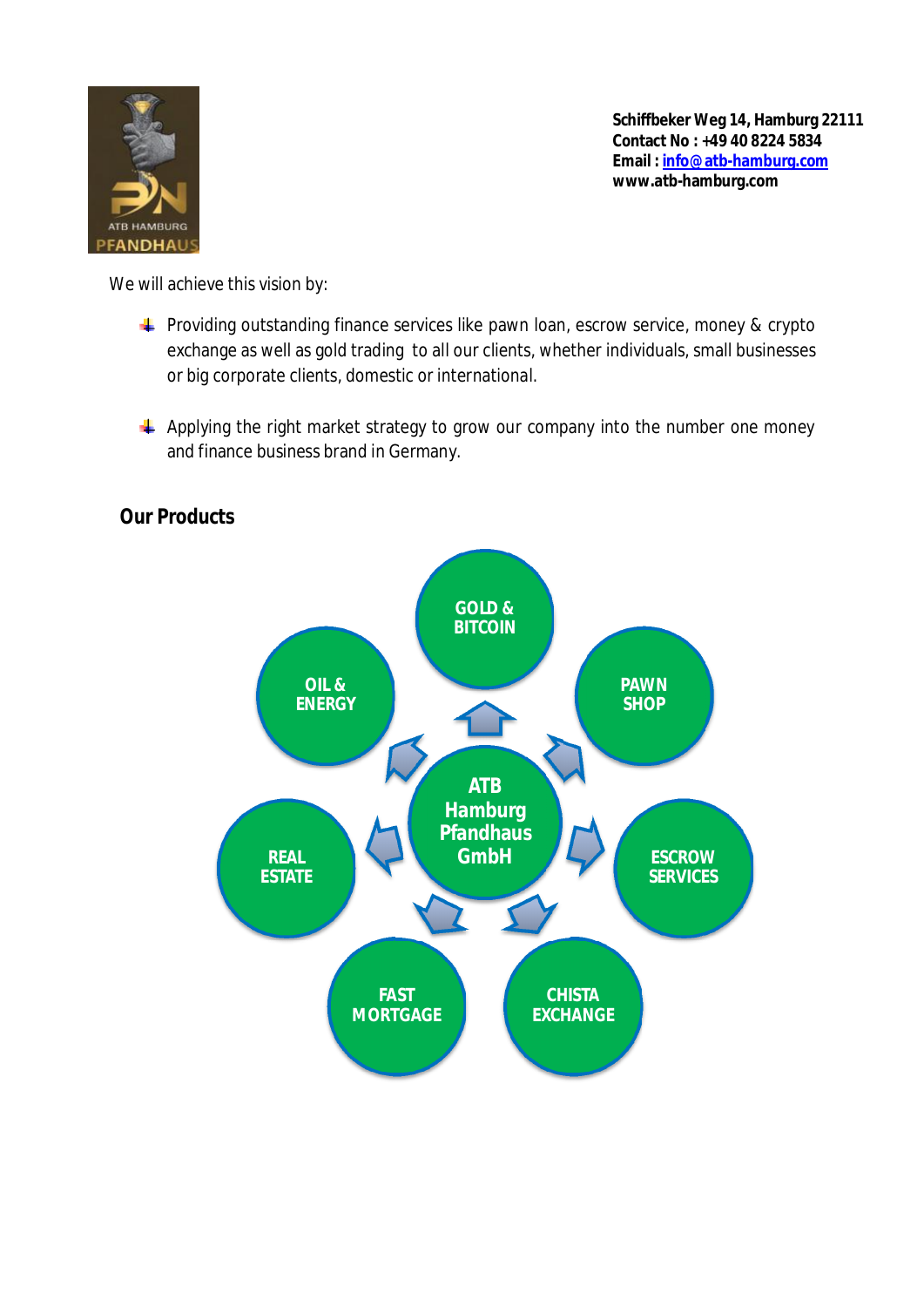

## *GOLD & BITCOIN*

Our proficiency in selling Gold and major Crypto currencies is our expertise. Bitcoin is known as digital gold nowadays and if you are looking for a reliable and secure place to buy or sell BTC in high volume, then you are in the RIGHT place now. Just send an enquiry message to us.

Based on our long experience and strong global connections, we are professionally active in Gold trading business specially, in high volume trading. Don't hesitate to contact us if you are going to import or export gold.

## *PAWN SHOP*

The benefit of pawning your personal valuables is that you don't have to sell them. You are only using them as collateral for a no-credit, short-term cash loan.

As a reputable car loan company, we offer you a quick, confidential, and easy way to obtain cash within a very short time. We do not hesitate. With us, you can get an immediate decision on your desired loan!

### *ESCROW SERVICES*

Our global team of experts will help you develop an escrow transaction structure that will work for you. We act as an independent party to the transaction, holding

### *FAST MORTGAGE*

Loan used to purchase or maintain a home, land, or other types of real estate with easy approval up to €400,000 within 24 hours at the lowest interest rates.

### *REAL ESTATE*

With more than 2 decades of experience in real estate projects developing and financing, we always offer attractive real estate to invest on.